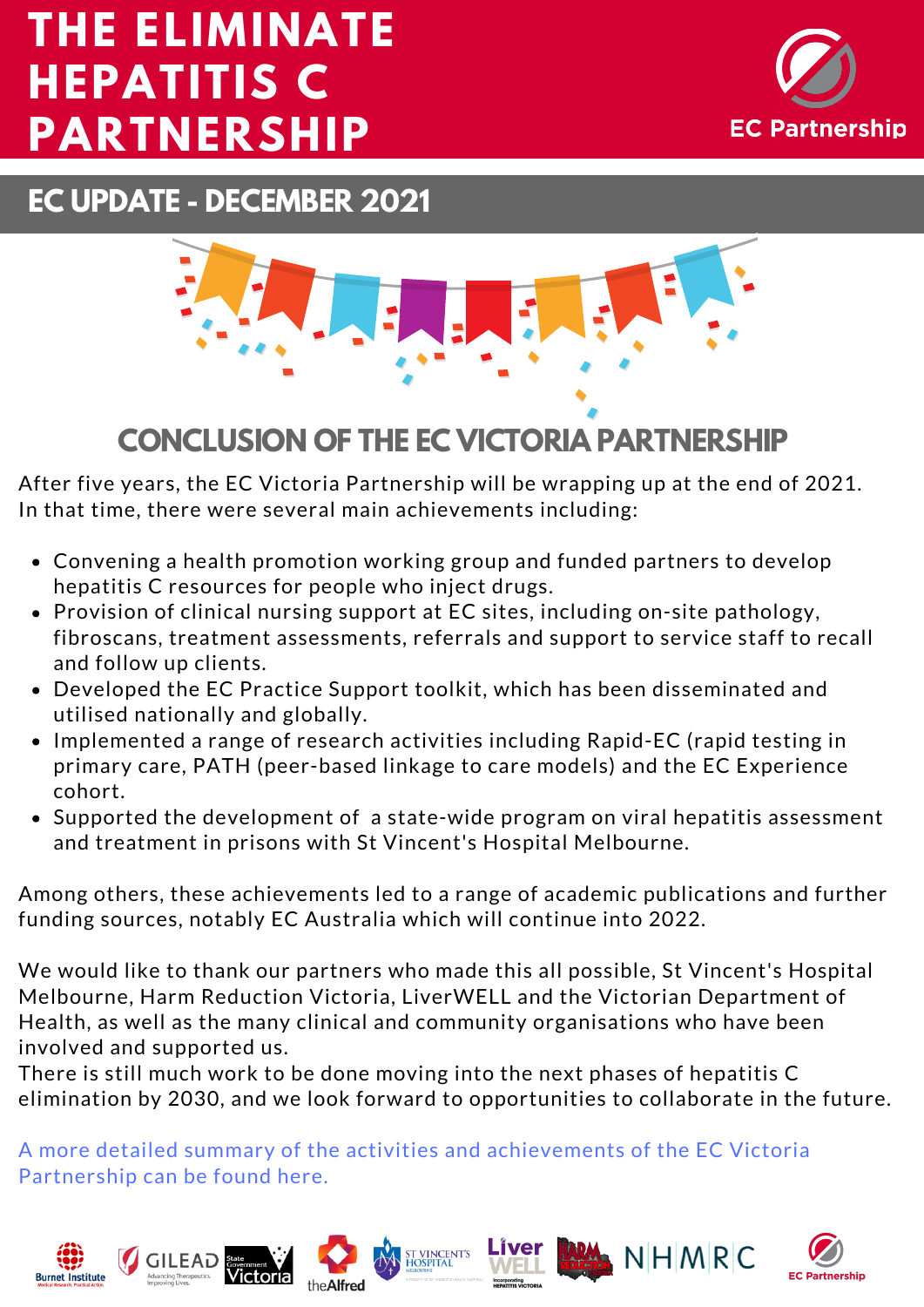# **EC PARTNERSHIP**

# **EC EXPERIENCE COHORT**

Interviews for the EC Experience cohort will also be concluding at the end of 2021. Since 2018 we successfully recruited over 300 people into the study. Analysis of the longitudinal data to examine engagement in hepatitis C care will be a key focus for 2022.

We've also commenced a qualitative research project that involves interviewing EC Experience participants about financially incentivising hepatitis C testing and treatment and potential models for doing so.

For more information contact Daniel O'Keefe, dan.okeefe@burnet.edu.au

## **UPDATES FROM PARTNERS ST VINCENT'S PRISON DEPARTMENT OF HEALTH PROGRAM**

As of the 1st of July the statewide hepatitis program (SHP) in Victorian prisons has been operational for 6 years. We've now treated over 3000 people in custody for hepatitis C.

Like most health programs, the COVID 19 pandemic has necessitated adaption of normal service delivery.

The team have continued to work closely with all primary health care teams in prisons to ensure viral hepatitis services are ongoing.

The Covid Safe plan is adhered to and SHP staff continue to monitor closely advice from DJCS, DHS and St Vincent's Hospital. The SHP is hoping to well and truly back in prisons by early 2021, upscaling testing for and treatment Hepatitis C.

For more information contact Anne Craigie [anne.craigie@svha.org.au](mailto:anne.craigie@svha.org.au)

## **Updated strategies**

The Victorian Hepatitis C Strategy 2016- 2020 and the refreshed Victorian Hepatitis C plan (due to be released in 2022) explicitly identify the need to take full advantage of treatment for hepatitis C, including redesigning the way in which hepatitis C prevention, diagnosis, treatment and care are delivered. This project aligns well with Victoria's hepatitis C strategic goals and will significantly assist to accelerate efforts to achieve the elimination of hepatitis C as a public health concern by 2030.

## **National Point-of-Care Testing program**

The Victorian Department of Health is pleased to be a partner agency in the Kirby Institute's national program to scale up point of care (POC) hepatitis C testing and treatment.

For more information contact Elizabeth Birbilis,

Elizabeth.Birbilis@health.vic.gov.au













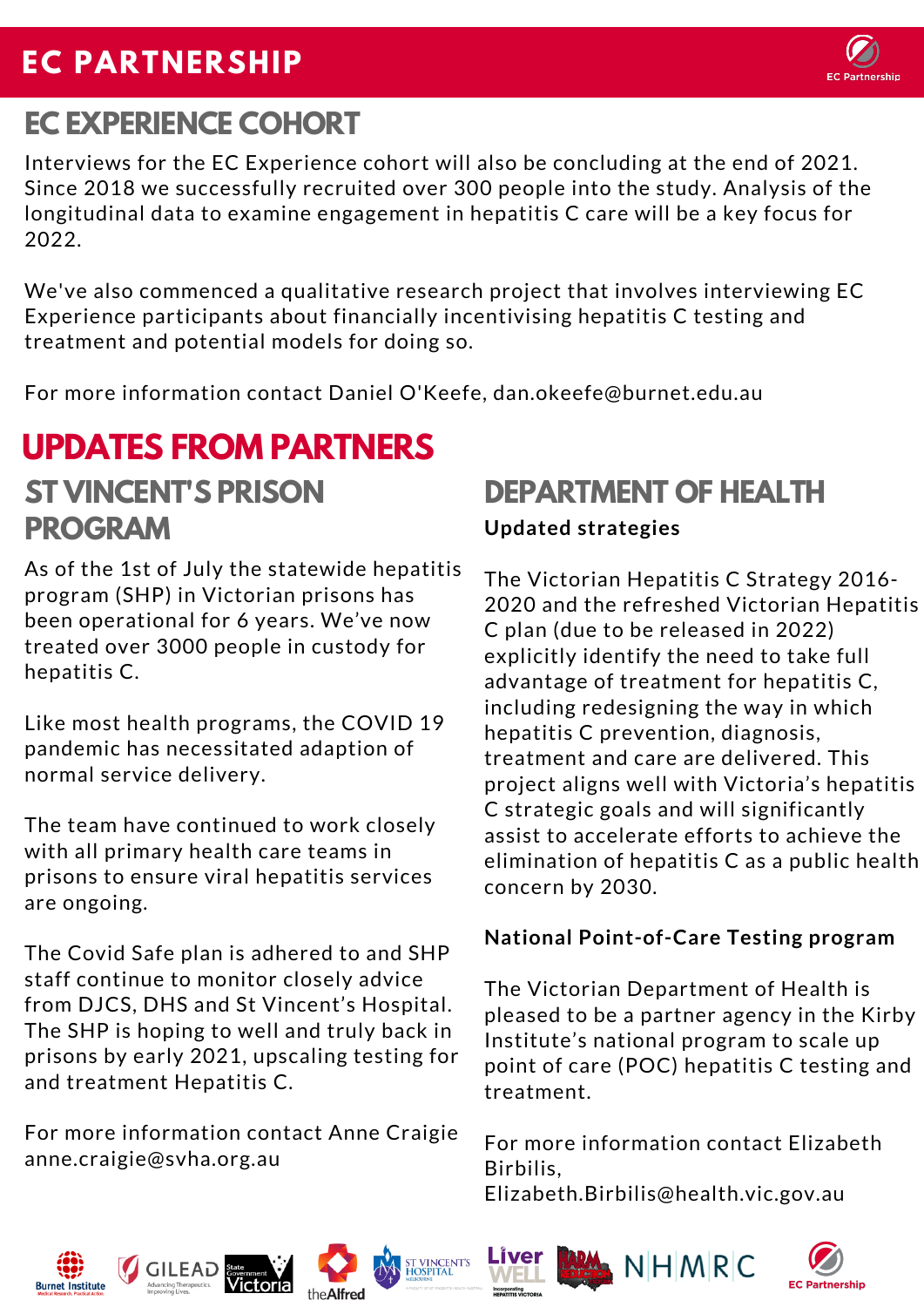# **EC PARTNERSHIP**



# **UPDATES FROM PARTNERS LIVERWELL**

**Ballarat Hepatitis C forum**

LiverWELL teamed up with Ballarat Community Health and Uniting to hold an information day in Ballarat and Horsham. With healthy food and drink, information and support from staff and brochures, people in the community were encouraged to get tested and treated for hepatitis C. The project was supported by The Burnet Institute.



## **Rumbalara World Hepatitis Day Events**

An inspiring Welcome to Country by Uncle Lance kicked off the forum at Rumbalara Cooperative, which brought together the local Aboriginal community who had been treated for hepatitis C . Mandy shared her lived experience story, and participants reflected about being cured from hepatitis C. These reflections will be used to create a resource to encourage people to access treatment and reduce stigma.

## **Bendigo Regional Forum Date Set**

[LiverWELL](http://www.liverwell.org.au/) has set a date for the Bendigo Regional Forum for May 18th, 2022. The forum will be workforce training and cover viral hepatitis. Mildura Regional Forum is also in the works for the first half of the year.

For more information contact Chloe Pedley, chloe@liverwell.org.au

## **HARM REDUCTION VICTORIA**

## **PATH-EX Peer model**

The Path project has finished up and sadly we have had to say goodbye to our awesome peer specialists, Stu and Sammy. We would like to acknowledge their contribution toward the project as well as all the hard work done by the integrated hep C nurses, Sally and Sandra.

## **Co-designing the National health promotion campaign**

**T**he Health Promotion Team at Harm Reduction Victoria have been active participants in a co design project with EC Australia that involves peer-workers from across the country. It's been great to work with like minded people in the design of a national hep C campaign and we finally have an end in sight! The messages are being fine tuned and focus tested with an intended launch early in the new year. We think that the campaign looks great and can't wait to see it posted all around town!

For more information contact Jane, JaneD@hrvic.org.au